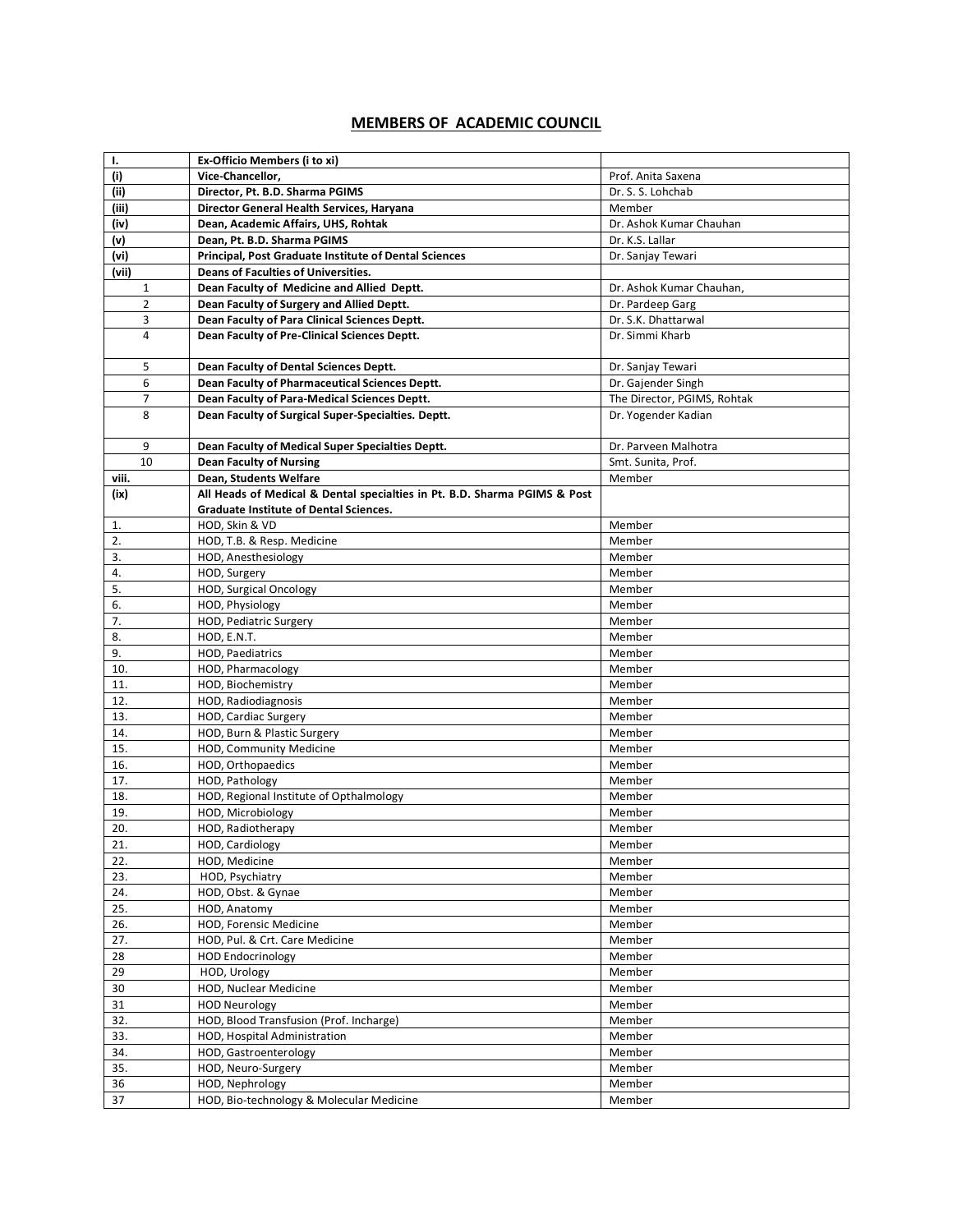|        | <b>Dental Specialties</b>                                                   | Member             |
|--------|-----------------------------------------------------------------------------|--------------------|
| 1.     | HOD, Conservative Dentistry                                                 | Member             |
| 2.     | HOD, Pedodontics                                                            | Member             |
| 3.     | HOD, Periodontics                                                           | Member             |
| 4.     | HOD, Dental Material                                                        | Member             |
| 5.     | HOD, Oral Medicine & Radiology                                              | Member             |
| 6.     | HOD, Preventive and Community Dentistry                                     | Member             |
| 7.     | HOD, Oral Surgery                                                           | Member             |
| 8.     | HOD, Orthodontics                                                           | Member             |
| 9.     | HOD, Prosthodontics                                                         | Member             |
| 10.    | HOD, Oral Anatomy                                                           | Member             |
| 11.    | HOD, Oral Pathology                                                         | Member             |
| (ix-a) | Principals of constituent colleges such as Nursing, Pharmacy, Physiotherapy |                    |
| (ix-b) | <b>Controller of Examinations, UHS</b>                                      | Member             |
| (ix-c) | <b>Chief Vigilance Officer, UHS</b>                                         | Member             |
| (x)    | Heads of all colleges affiliated to the University, not represented by the  |                    |
|        | <b>Deans of Faculties</b>                                                   |                    |
|        | <b>NIL</b>                                                                  |                    |
| (xi)   | Registrar                                                                   | Member - Secretary |
| н.     | <b>OTHER MEMBERS</b>                                                        |                    |
| (i)    | all Chairmen of Board of Studies                                            |                    |
|        | <b>P.G Board of Studies</b>                                                 |                    |
| 1.     | Chairman, P.G. Board of Studies in Surgical Super Specialties               | Member             |
| 2.     | Chairman, P.G. Board of Studies in Medical Super Specialties                | Member             |
| 3.     | Chairman, P.G. Board of Studies in Skin & V.D.                              | Member             |
| 4.     | Chairman, P.G. Board of Studies in TB & Resp. Medicine                      | Member             |
| 5.     | Chairman, P.G. Board of Studies in Paediatrics                              | Member             |
| 6.     | Chairman, P.G. Board of Studies in Biochemistry                             | Member             |
| 7.     | Chairman, P.G. Board of Studies in Radiodiagnosis                           | Member             |
| 8.     | Chairman, P.G. Board of Studies in Anaesthesiology                          | Member             |
| 9.     | Chairman, P.G. Board of Studies in Surgery                                  | Member             |
| 10.    | Chairman, P.G. Board of Studies in Orthopaedics                             | Member             |
| 11.    | Chairman, P.G. Board of Studies in Opthalmology                             | Member             |
| 12.    | Chairman, P.G. Board of Studies in Microbiology                             | Member             |
| 13.    | Chairman, P.G. Board of Studies in Radiotherapy                             | Member             |
| 14.    | Chairman, P.G. Board of Studies in Medicine                                 | Member             |
| 15.    | Chairman, P.G. Board of Studies in Psychiatry                               | Member             |
| 16.    | Chairman, P.G. Board of Studies in Anatomy                                  | Member             |
| 17.    | Chairman, P.G. Board of Studies in Forensic Medicine                        | Member             |
| 18.    | Chairman, P.G. Board of Studies in Obst. & Gynae                            | Member             |
| 19.    | Chairman, P.G. Board of Studies in Pathology                                | Member             |
| 20.    | Chairman, P.G. Board of Studies in Community Medicine                       | Member             |
| 21.    | Chairman, P.G. Board of Studies in E.N.T.                                   | Member             |
| 22.    | Chairman, P.G. Board of Studies in Pharmacology                             | Member             |
| 23.    | Chairman, P.G. Board of Studies in Physiology                               | Member             |
| 24.    | Chairman, P.G. Board of Studies in Pharmaceutical Sciences                  | Member             |
| 25.    | Chairman, P.G. Board of Studies in Operative Denstistry                     | Member             |
| 26.    | Chairman, P.G. Board of Studies in Pedodontics                              | Member             |
| 27.    | Chairman, P.G. Board of Studies in Periodontics                             | Member             |
| 28.    | Chairman, P.G. Board of Studies in Oral Surgery                             | Member             |
| 29.    | Chairman, P.G. Board of Studies in Prosthodontics                           | Member             |
| 30.    | Chairman, P.G. Board of Studies in Orthodontics                             | Member             |
| 31.    | Chairman, P.G. Board of Studies in Community Health Dentistry               | Member             |
| 32.    | Chairman, P.G. Board of Studies in Oral Medicine                            | Member             |
| 33.    | Chairman, P.G. Board of Studies in Oral Pathology & Microbiology            | Member             |
| 34.    | Chairman, P.G. Board of Studies in Nursing Courses                          | Member             |
|        | <b>U.G. Board of Studies</b>                                                |                    |
| 35.    | Chairman, U.G. Board of Studies in M.B.B.S.                                 | Member             |
| 36.    | Chairman, U.G. Board of Studies in Indian System of Medicine                | Member             |
| 37.    | Chairman, U.G. Board of Studies in Pharmaceutical Sciences                  | Member             |
| 38.    | Chairman, U.G. Board of Studies in Para Medical Sciences                    | Member             |
| 39.    | Chairman, U.G. Board of Studies in Dental Surgery                           | Member             |